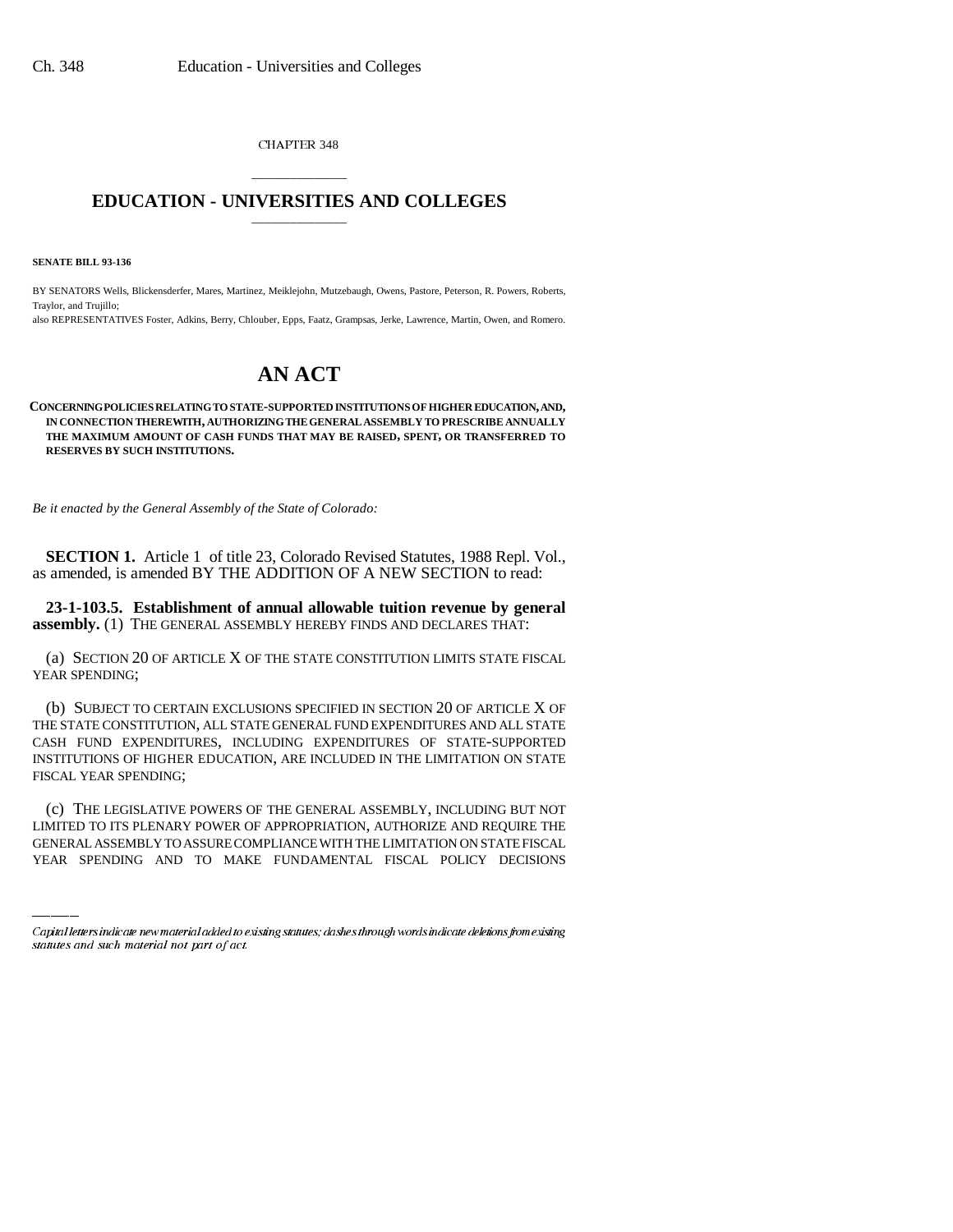ESTABLISHING THE LEVEL OF ACTIVITY OF ALL DEPARTMENTS AND AGENCIES OF STATE GOVERNMENT, INCLUDING STATE-SUPPORTED INSTITUTIONS OF HIGHER EDUCATION; AND

(d) CONSONANT WITH THE EXERCISE OF SUCH LEGISLATIVE POWERS, THE GENERAL ASSEMBLY MUST ESTABLISH LIMITS ON THE AMOUNT OF CASH FUNDS, AS DEFINED IN SUBSECTION (2) OF THIS SECTION, WHICH SHALL BE RAISED, SPENT, OR TRANSFERRED TO RESERVES BY THE GOVERNING BOARDS AND BOARDS OF TRUSTEES OF ALL STATE-SUPPORTED INSTITUTIONS OF HIGHER EDUCATION AND EXERCISE ANY OTHER NECESSARY CONTROLS ON CASH FUND REVENUES INCLUDING, BUT NOT LIMITED TO, THE POWER OF APPROPRIATION.

(2) FOR THE 1993-94 FISCAL YEAR AND FISCAL YEARS THEREAFTER, THE AMOUNT OF CASH FUNDS APPROPRIATED IN THE GENERAL APPROPRIATION BILL BY THE GENERAL ASSEMBLY FOR THE GOVERNING BOARDS AND THE BOARDS OF TRUSTEES FOR ALL STATE-SUPPORTED INSTITUTIONS OF HIGHER EDUCATION SHALL EQUAL THE MAXIMUM AMOUNT OF CASH FUNDS THAT SUCH GOVERNING BOARDS AND BOARDS OF TRUSTEES SHALL RAISE, SPEND, OR TRANSFER TO RESERVES FOR THAT FISCAL YEAR. FOR THE PURPOSES OF THIS SECTION, "CASH FUNDS" MEANS FUNDS RECEIVED FROM TUITION INCOME, INDIRECT COST RECOVERIES, AND OTHER SOURCES OF FUNDS THAT CAN BE APPROPRIATED AS CASH FUNDS FOR INSTITUTIONS OF HIGHER EDUCATION, EXCEPTING THOSE FUNDS DERIVED FROM GIFTS, FEDERAL FUNDS, OR OTHER SOURCES WHICH ANY EXPENDITURE OR RESERVE INCREASE THEREFROM IS NOT SUBJECT TO THE PROVISIONS OF SECTION 20 OF ARTICLE X OF THE STATE CONSTITUTION. FOR PURPOSES OF THIS SECTION, "FISCAL YEAR SPENDING" SHALL NOT INCLUDE TRANSFERS BETWEEN OR EXPENDITURES FROM RESERVES. THE AMOUNT OF CASH FUNDS APPROPRIATED BY THE GENERAL ASSEMBLY PURSUANT TO THIS SUBSECTION (2) SHALL BE BASED UPON THE DETERMINATION OF THE LIMITATION ON STATE FISCAL YEAR SPENDING UNDER SECTION 20 OF ARTICLE X OF THE STATE CONSTITUTION AND UPON DECISIONS ESTABLISHING THE LEVEL OF ACTIVITY OF ALL DEPARTMENTS AND AGENCIES OF STATE GOVERNMENT INCLUDING STATE-SUPPORTED INSTITUTIONS OF HIGHER EDUCATION.

**SECTION 2.** 23-1-104 (1) (a) (I), Colorado Revised Statutes, 1988 Repl. Vol., as amended by Senate Bill 93-74, enacted at the First Regular Session of the Fifty-ninth General Assembly, is amended to read:

**23-1-104. Financing the system of postsecondary education.** (1) (a) (I) The general assembly shall make annual appropriations of general fund moneys and of cash funds received from tuition income pursuant to the provisions of section 23-1-103.5 as A single line items ITEM to each governing board for the operation of its campuses consistent with the distribution percentages developed by the commission pursuant to section 23-1-105 (3). Each governing board shall allocate said appropriations to the institutions under its control in the manner deemed most appropriate by such governing board.

**SECTION 3.** 23-1-105, Colorado Revised Statutes, 1988 Repl. Vol., as amended, is amended BY THE ADDITION OF A NEW SUBSECTION to read:

**23-1-105. Duties and powers of the commission with respect to appropriations.** (3.5) (a) PRIOR TO JANUARY 1, 1994, THE COMMISSION, IN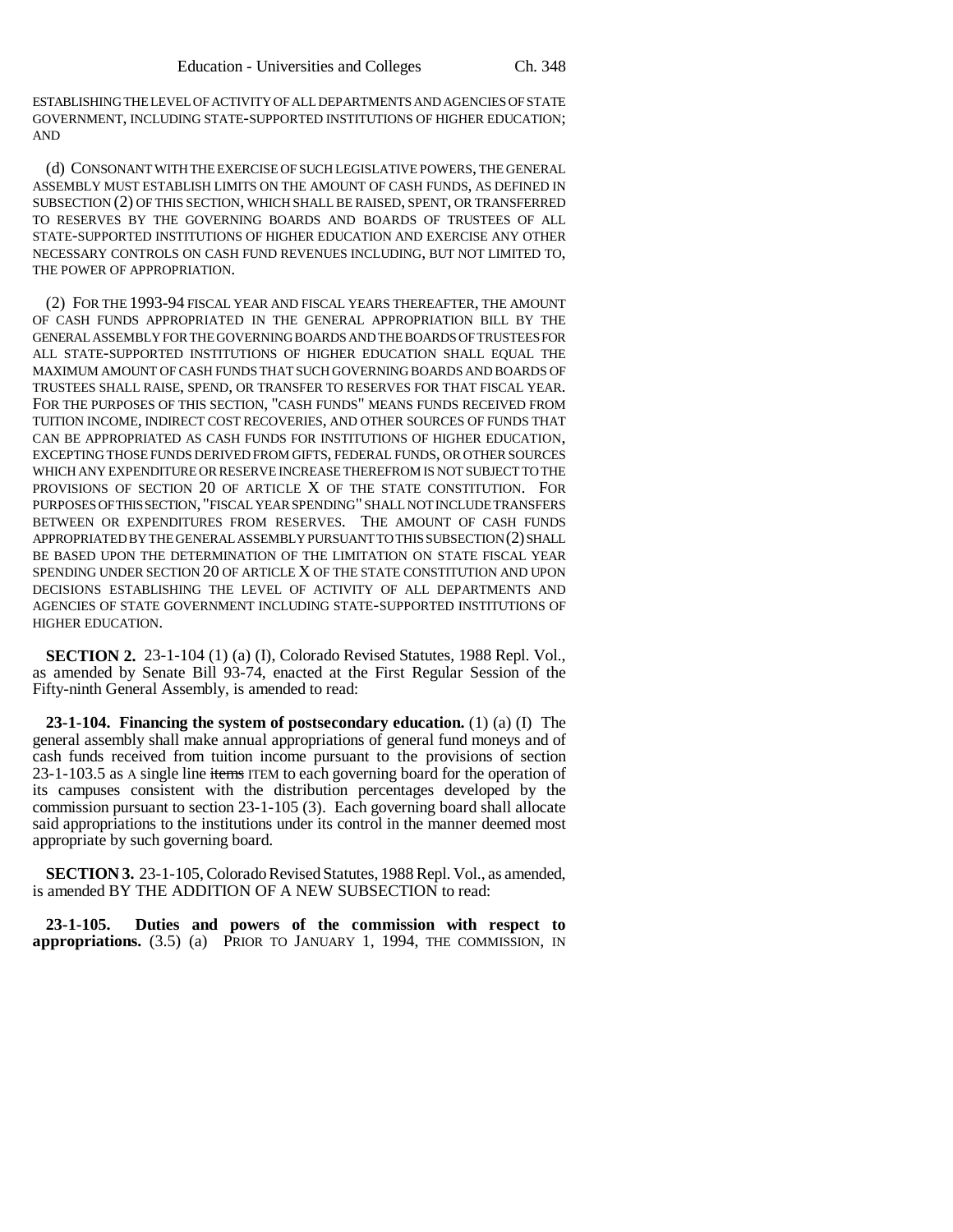COLLABORATION WITH THE GOVERNOR, THE SPEAKER OF THE HOUSE OF REPRESENTATIVES, THE PRESIDENT OF THE SENATE, THE MAJORITY AND MINORITY LEADERS OF THE HOUSE OF REPRESENTATIVES AND THE SENATE, AND THE JOINT BUDGET COMMITTEE, SHALL IDENTIFY FIVE POLICY AREAS FOR ADDITIONAL FUNDING WITHIN THE STATE SYSTEM OF HIGHER EDUCATION. FUNDING FOR SUCH POLICY AREAS, IF APPROVED BY THE GENERAL ASSEMBLY, SHALL BE IN ADDITION TO BASE FUNDING FOR THE STATE SYSTEM OF HIGHER EDUCATION. FOR THE PURPOSES OF THIS SECTION, "BASE FUNDING" MEANS THE APPROPRIATION DISTRIBUTED PURSUANT TO THE DISTRIBUTION FORMULA ESTABLISHED BY THE COMMISSION PURSUANT TO SUBSECTION (3) OF THIS SECTION.

(b) THE POLICY AREAS IDENTIFIED FOR FUNDING PURSUANT TO PARAGRAPH (a) OF THIS SUBSECTION (3.5) SHALL BE RECOMMENDED TO THE GENERAL ASSEMBLY IN A BILL WHICH SHALL BE INTRODUCED IN THE HOUSE OF REPRESENTATIVES WITHIN THE FIRST FOURTEEN DAYS OF EACH REGULAR SESSION OF EACH GENERAL ASSEMBLY BEGINNING WITH THE SECOND REGULAR SESSION OF THE FIFTY-NINTH GENERAL ASSEMBLY. WITHIN THIRTY DAYS OF THE PASSAGE OF SUCH BILL BY THE GENERAL ASSEMBLY, THE COMMISSION SHALL ESTABLISH FOR EACH OF THE ADOPTED POLICY AREAS A DISTRIBUTION FORMULA OF APPROPRIATIONS TO EACH GOVERNING BOARD UNDER THE PRINCIPLES ESTABLISHED IN SUBSECTION (3) OF THIS SECTION.

(c) THE GENERAL ASSEMBLY MAY, AT ITS DISCRETION, ALLOCATE FUNDING AMONG THE POLICY AREAS APPROVED BY THE GENERAL ASSEMBLY PURSUANT TO THIS SUBSECTION (3.5) AND THE BASE FUNDING FOR THE STATE SYSTEM OF HIGHER EDUCATION. FUNDING FOR EACH POLICY AREA APPROVED AND FUNDED BY THE GENERAL ASSEMBLY SHALL BE INCLUDED IN THE GENERAL APPROPRIATIONS BILL IN THE LINE ITEM APPROPRIATION FOR EACH GOVERNING BOARD WITH A LETTERED NOTE EXPLANATION OF THE PERCENTAGE INCLUDED FOR BASE FUNDING AND THE PERCENTAGE INCLUDED FOR EACH OF THE POLICY AREAS APPROVED BY THE GENERAL ASSEMBLY.

(d) IF INTRODUCTION OF A BILL DURING ANY REGULAR SESSION OF THE GENERAL ASSEMBLY PURSUANT TO PARAGRAPH (b) OF THIS SUBSECTION (3.5) DOES NOT RESULT IN PASSAGE OF SUCH BILL BY THE GENERAL ASSEMBLY DURING SUCH REGULAR SESSION, THE TOTAL AMOUNT OF THE GENERAL FUND APPROPRIATION WHICH IS APPROPRIATED TO THE GOVERNING BOARDS IN THE GENERAL APPROPRIATIONS BILL INTRODUCED DURING SUCH REGULAR SESSION SHALL NOT EXCEED THE TOTAL AMOUNT OF THE GENERAL FUND APPROPRIATION APPROPRIATED TO THE GOVERNING BOARDS IN THE IMMEDIATELY PRECEDING FISCAL YEAR.

**SECTION 4.** 23-1-110 (2), Colorado Revised Statutes, 1988 Repl. Vol., is amended to read:

**23-1-110. Organization, meetings, and staff.** (2) The commission GOVERNOR shall appoint, with the consent of the senate, an executive director qualified by substantial training and experience in the field of higher education. The executive director shall be the executive officer of the commission and the department of higher education, shall serve at the pleasure of the commission GOVERNOR, and shall receive such compensation commensurate with his THE duties OF THE OFFICE as determined by the commission GOVERNOR. THE DUTIES AND RESPONSIBILITIES OF THE EXECUTIVE DIRECTOR SHALL BE DISCHARGED IN ACCORDANCE WITH THE POLICIES, PROCEDURES,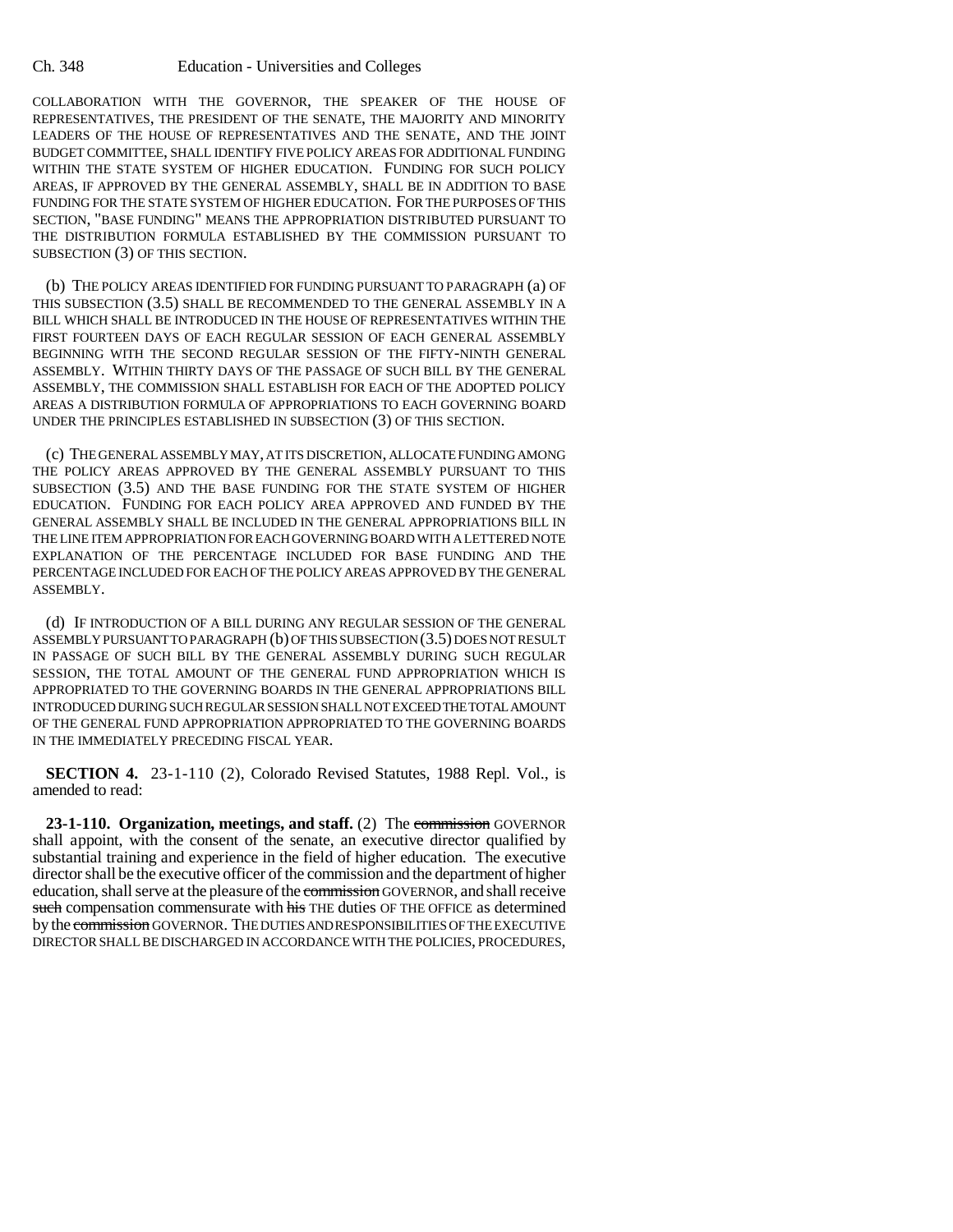AND DIRECTIVES OF THE COMMISSION. The executive director with the approval of the commission, shall employ such professional and clerical personnel as deemed necessary to carry out the duties and functions of the commission. Offices held by the executive director and professional personnel are declared to be educational in nature and not under the state personnel system.

**SECTION 5.** 23-1-113 (1) (a), Colorado Revised Statutes, 1988 Repl. Vol., is amended to read:

**23-1-113. Commission directive - admission standards for baccalaureate and graduate institutions of higher education.** (1) (a) The commission shall commence immediately to establish and the governing boards shall implement academic admission standards for first-time freshmen and transfer students at all state-supported baccalaureate and graduate institutions of higher education in the state. The standards shall be established by the commission, after consultation with the governing boards of institutions, and the first step of implementation shall be completed by the governing boards by the beginning of the fall term in 1986. EFFECTIVE JULY 1, 1993, THE ACADEMIC ADMISSION STANDARDS ESTABLISHED FOR DETERMINING ADMISSION OF STUDENTS WHO DO NOT HAVE IN-STATE STATUS, AS DETERMINED PURSUANT TO SECTION 23-7-103, SHALL EQUAL OR EXCEED THOSE ESTABLISHED FOR DETERMINING ADMISSION OF IN-STATE STUDENTS.

**SECTION 6.** Article 1 of title 23, Colorado Revised Statutes, 1988 Repl. Vol., as amended, is amended BY THE ADDITION OF A NEW SECTION to read:

**23-1-113.5. Commission directive - resident admissions.** IT IS THE INTENT OF THE GENERAL ASSEMBLY THAT ALL STATE-SUPPORTED INSTITUTIONS OF HIGHER EDUCATION OPERATE PRIMARILY TO SERVE AND EDUCATE THE PEOPLE OF COLORADO. THE GENERAL ASSEMBLY THEREFORE DIRECTS THE COMMISSION TO DEVELOP ADMISSION POLICIES TO ENSURE THAT, BEGINNING WITH THE SCHOOL YEAR WHICH BEGINS IN THE FALL OF 1994 AND FOR EACH SCHOOL YEAR THEREAFTER, NOT LESS THAN FIFTY-FIVE PERCENT OF THE INCOMING FRESHMAN CLASS AT EACH STATE-SUPPORTED INSTITUTION OF HIGHER EDUCATION ARE IN-STATE STUDENTS AS DEFINED IN SECTION 23-7-102 (5). SUCH FIFTY-FIVE PERCENT REQUIREMENT SHALL ALSO APPLY TO THE UP TO TWENTY PERCENT OF INCOMING FRESHMEN STUDENTS ADMITTED BASED ON CRITERIA OTHER THAN STANDARDIZED TEST SCORES, HIGH SCHOOL CLASS RANK, AND HIGH SCHOOL GRADE POINT AVERAGE PURSUANT TO SECTION 23-1-113 (1) (b). IN ADDITION, THE COMMISSION SHALL DEVELOP ADMISSION POLICIES TO ENSURE, BEGINNING WITH THE SCHOOL YEAR WHICH BEGINS IN THE FALL OF 1994 AND FOR EACH SCHOOL YEAR THEREAFTER, THAT NOT LESS THAN TWO-THIRDS OF THE TOTAL STUDENT ENROLLMENT, INCLUDING UNDERGRADUATE AND GRADUATE STUDENTS, AT EACH CAMPUS OF EACH STATE-SUPPORTED INSTITUTION OF HIGHER EDUCATION, EXCEPT THE COLORADO SCHOOL OF MINES, ARE IN-STATE STUDENTS AS DEFINED IN SECTION 23-7-102 (5) AND THAT NOT LESS THAN SIXTY PERCENT OF THE TOTAL STUDENT ENROLLMENT, INCLUDING UNDERGRADUATE AND GRADUATE STUDENTS, AT THE COLORADO SCHOOL OF MINES ARE IN-STATE STUDENTS AS DEFINED IN SECTION 23-7-102 (5). SUCH POLICIES SHALL BE IMPLEMENTED NO LATER THAN JULY 1, 1994. THE COMMISSION SHALL REPORT TO THE GENERAL ASSEMBLY ON OR BEFORE JANUARY 1, 1995, THE POLICIES IT HAS ESTABLISHED PURSUANT TO THIS SECTION.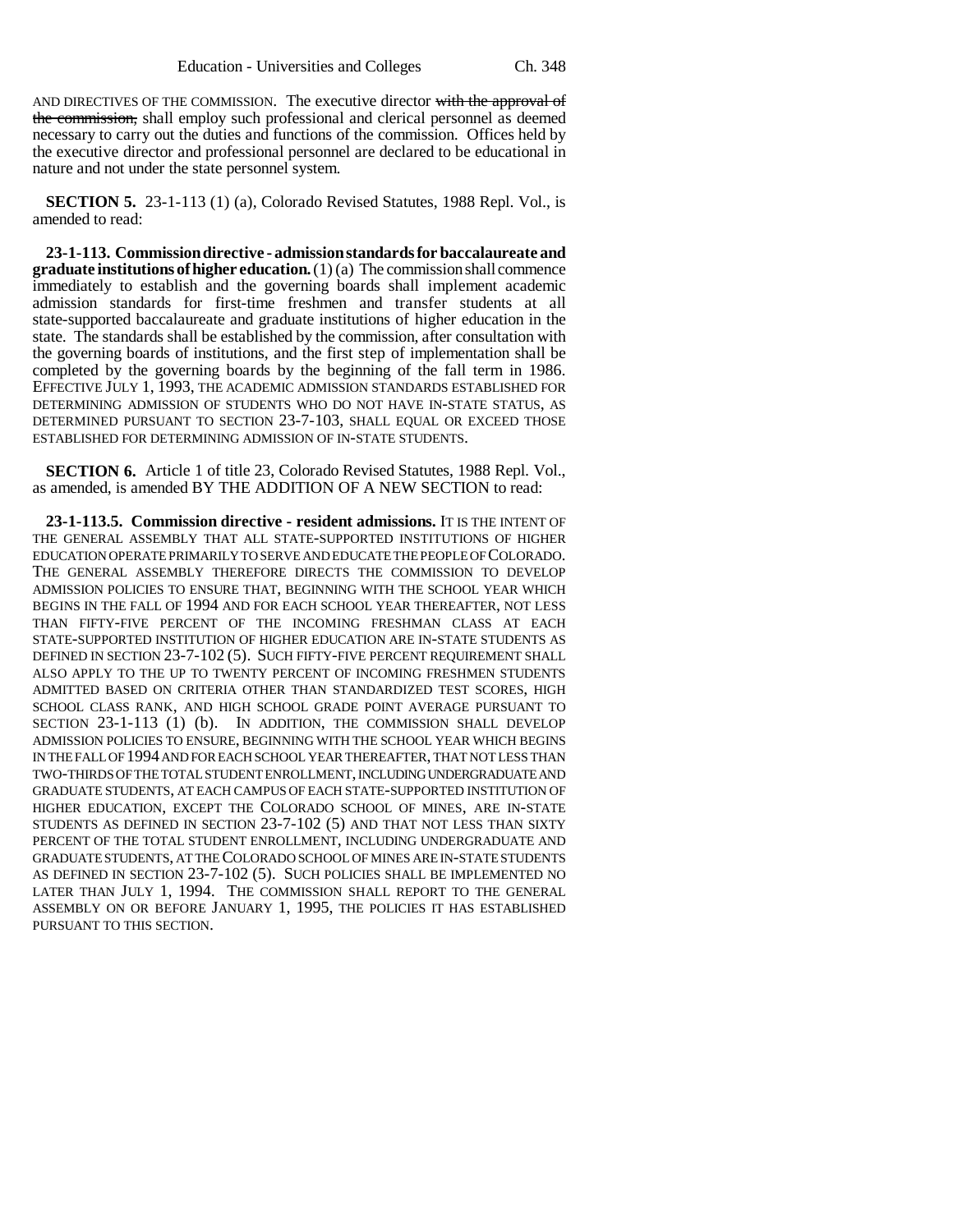**SECTION 7.** 23-1-108 (7), Colorado Revised Statutes, 1988 Repl. Vol., is amended to read:

**23-1-108. Duties and powers of the commission with regard to systemwide planning.** (7) (a) The commission shall establish, after consultation with the governing boards of institutions, and enforce student transfer agreements between two-year and four-year institutions and among four-year institutions. Governing boards and institutions shall conform to such agreements and to commission policies relating to such agreements. Such transfer agreements shall include provisions under which institutions shall accept all credit hours of acceptable course work for automatic transfer to another state-supported institution of higher education in Colorado. The commission shall have final authority in resolving transfer disputes.

(b) ON OR BEFORE OCTOBER 1, 1993, THE COMMISSION SHALL ESTABLISH AND ENFORCE STUDENT TRANSFER AGREEMENTS BETWEEN DEGREE PROGRAMS OFFERED ON THE SAME CAMPUS OR WITHIN THE SAME INSTITUTIONAL SYSTEM. GOVERNING BOARDS AND INSTITUTIONS SHALL CONFORM TO SUCH AGREEMENTS AND TO COMMISSION POLICIES RELATING TO SUCH AGREEMENTS. IN ACCORDANCE WITH THE PROVISIONS OF SECTION 23-5-122, SUCH AGREEMENTS SHALL PROVIDE THAT:

(I) IF, NOT MORE THAN TEN YEARS PRIOR TO TRANSFERRING INTO AN UNDERGRADUATE DEGREE PROGRAM, A STUDENT EARNS CREDIT HOURS WHICH ARE REQUIRED FOR GRADUATION FROM SUCH UNDERGRADUATE DEGREE PROGRAM, SUCH CREDIT HOURS SHALL APPLY TO THE COMPLETION OF SUCH STUDENT'S GRADUATION REQUIREMENTS FROM SUCH UNDERGRADUATE DEGREE PROGRAM FOLLOWING SUCH TRANSFER;

(II) A STUDENT WHO TRANSFERS INTO AN UNDERGRADUATE DEGREE PROGRAM SHALL NOT BE REQUIRED TO COMPLETE A GREATER NUMBER OF CREDIT HOURS IN THOSE COURSES WHICH ARE REQUIRED FOR GRADUATION FROM SUCH UNDERGRADUATE DEGREE PROGRAM THAN ARE REQUIRED OF STUDENTS WHO BEGAN IN SUCH UNDERGRADUATE DEGREE PROGRAM, NOR SHALL THERE BE ANY MINIMUM NUMBER OF CREDIT HOURS REQUIRED POST-TRANSFER OTHER THAN THE NORMAL DEGREE REQUIREMENTS FOR NONTRANSFERRING STUDENTS; AND

(III) THE GRADE POINT AVERAGE WHICH IS REQUIRED FOR A STUDENT TO APPLY FOR AND BE FULLY CONSIDERED FOR TRANSFER INTO AN UNDERGRADUATE DEGREE PROGRAM SHALL BE NO HIGHER THAN THAT WHICH IS REQUIRED FOR GRADUATION FROM SUCH UNDERGRADUATE DEGREE PROGRAM.

**SECTION 8.** Article 5 of title 23, Colorado Revised Statutes, 1988 Repl. Vol., as amended, is amended BY THE ADDITION OF A NEW SECTION to read:

**23-5-122. Intrainstitutional and intrasystem transfers.** (1) ON OR BEFORE OCTOBER 1,1993, THE GOVERNING BOARD OF EVERY STATE-SUPPORTED INSTITUTION OF HIGHER EDUCATION SHALL HAVE IN PLACE AND ENFORCE POLICIES REGARDING TRANSFERS BY STUDENTS BETWEEN UNDERGRADUATE DEGREE PROGRAMS WHICH ARE OFFERED WITHIN THE SAME INSTITUTION OR WITHIN THE SAME INSTITUTIONAL SYSTEM. SUCH POLICIES SHALL INCLUDE, BUT SHALL NOT BE LIMITED TO, THE FOLLOWING PROVISIONS: